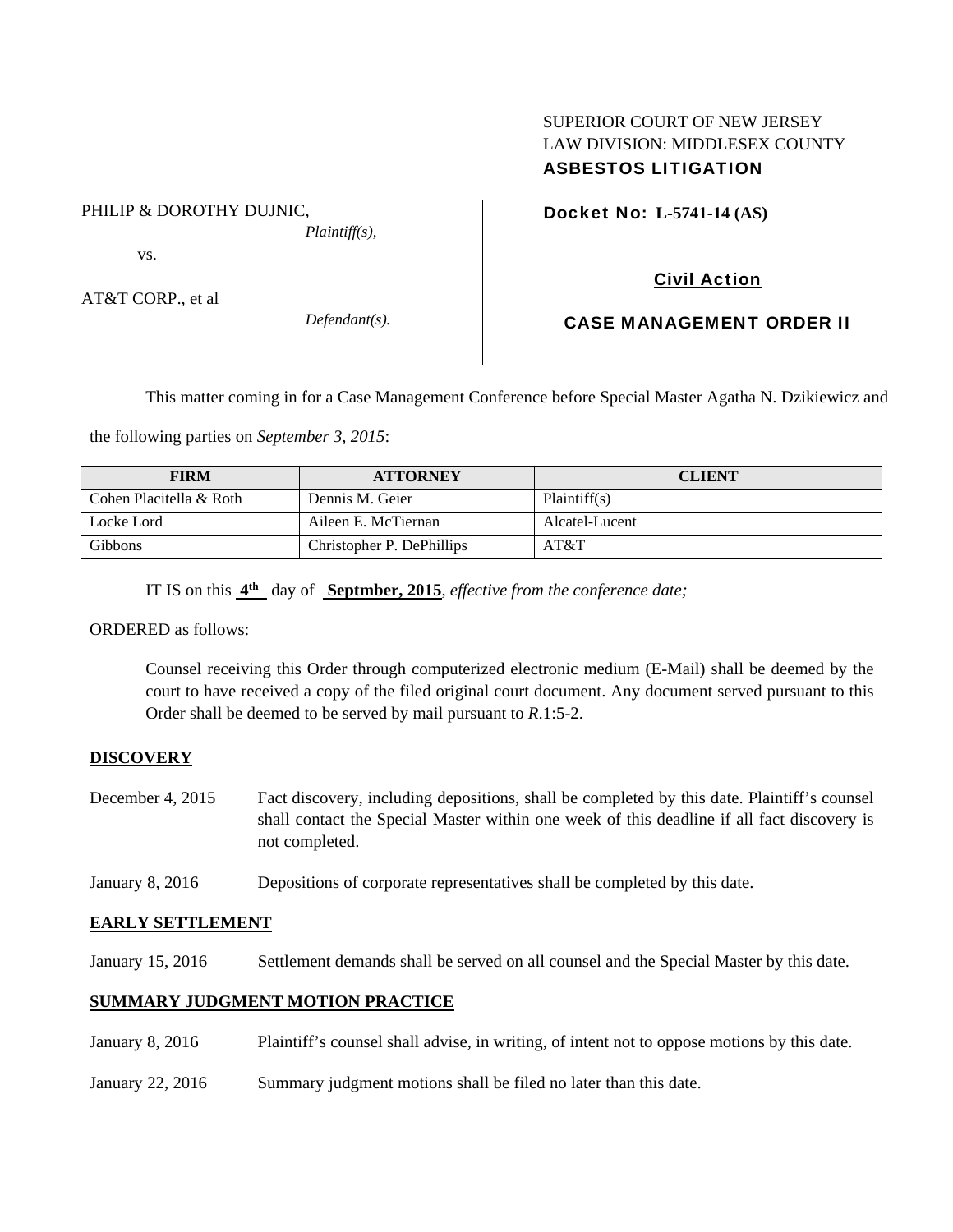February 19, 2016 Last return date for summary judgment motions.

#### **MEDICAL DEFENSE**

- September 30, 2015 Plaintiff is to arrange for the transfer of pathology specimens and x-rays, if any, by this date.
- February 29, 2016 Defendants shall identify its medical experts and serve medical expert reports, if any, by this date. **In addition, defendants shall notify plaintiff's counsel (as well as all counsel of record) of a joinder in an expert medical defense by this date.**

#### **LIABILITY EXPERT REPORTS**

- January 15, 2016 Plaintiff shall identify its liability experts and serve liability expert reports or a certified expert statement by this date or waive any opportunity to rely on liability expert testimony.
- February 29, 2016 Defendants shall identify its liability experts and serve liability expert reports, if any, by this date or waive any opportunity to rely on liability expert testimony.

#### **ECONOMIST EXPERT REPORTS**

- January 15, 2016 Plaintiff shall identify its expert economists and serve expert economist report(s), if any, by this date or waive any opportunity to rely on economic expert testimony.
- February 29, 2016 Defendants shall identify its expert economists and serve expert economist report(s), if any, by this date or waive any opportunity to rely on economic expert testimony.

#### **EXPERT DEPOSITIONS**

March 18, 2016 Expert depositions shall be completed by this date. To the extent that plaintiff and defendant generic experts have been deposed before, the parties seeking that deposition in this case must file an application before the Special Master and demonstrate the necessity for that deposition. To the extent possible, documents requested in a deposition notice directed to an expert shall be produced three days in advance of the expert deposition. The expert shall not be required to produce documents that are readily accessible in the public domain.

#### **PRE-TRIAL AND TRIAL**

- November 12, 2015 The settlement conference previously scheduled on this date is **cancelled**.
- March 3, 2016 @ 10:00am Settlement conference. All defense counsel shall appear with authority to negotiate settlement and have a representative authorized to negotiate settlement available by phone. Any request to be excused from the settlement conference shall be made to the Special Master no later than 4:00pm of the day prior to the conference.

\_\_\_\_\_\_\_\_\_\_\_\_\_\_\_\_\_\_\_\_\_\_\_\_\_\_\_\_\_\_\_\_\_\_\_\_\_\_\_\_\_\_\_\_\_\_\_\_\_\_\_\_\_\_\_\_\_\_\_\_\_\_\_\_\_\_\_\_\_\_\_\_\_\_\_\_\_\_\_\_\_\_\_\_\_\_\_\_\_\_\_\_\_\_\_\_\_\_\_\_\_\_\_\_\_\_\_\_\_\_